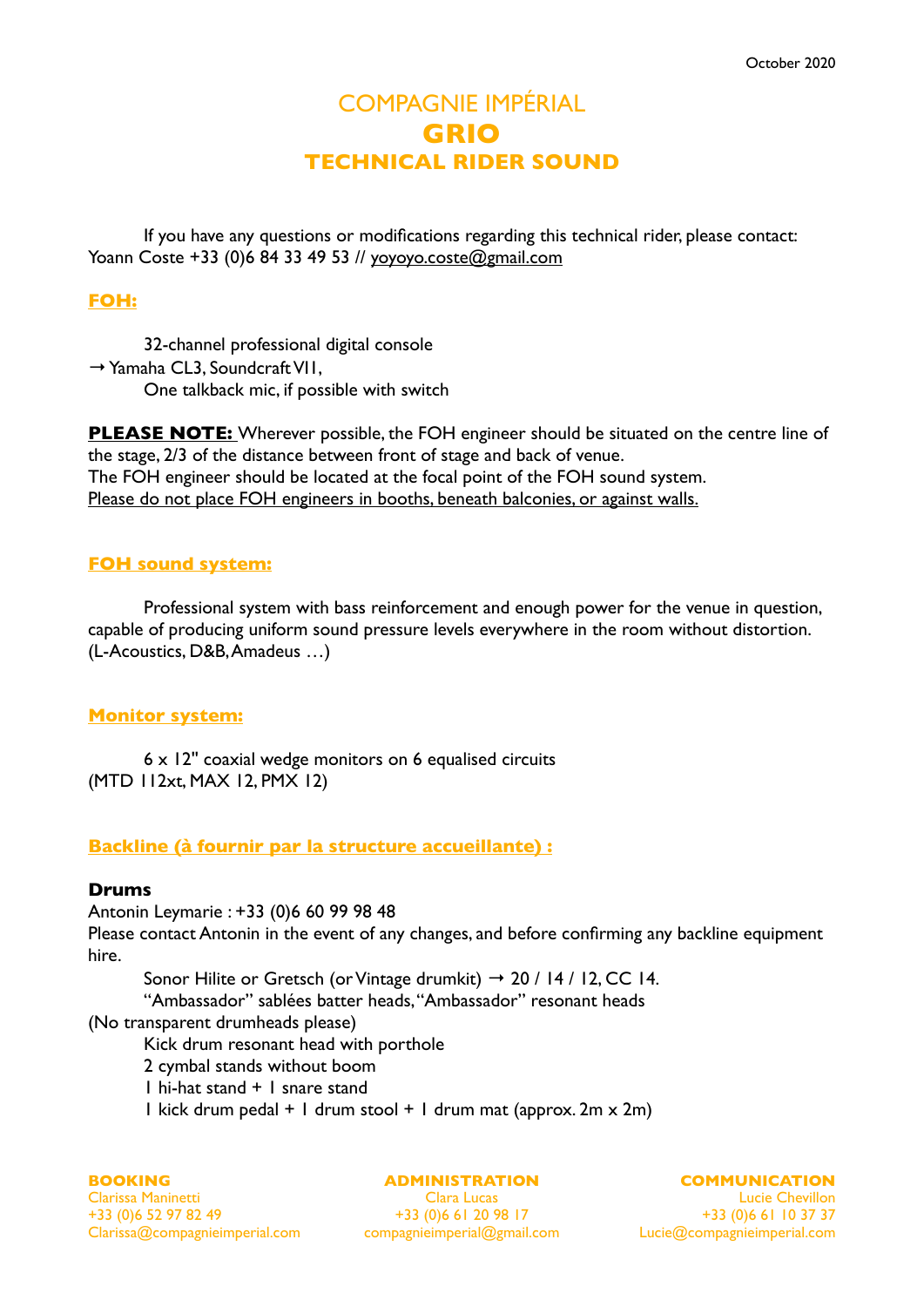### **Piano**

Aki Rissanen : +33 (0)6 66 32 52 74 Professional standard grand piano, tuned to A442 (Steinway, Bösendorfer, or Yamaha C3)

## **Double bass**

Joachim Florent : +33 (0)6 66 32 52 74 One Gallien rb800 + 15'' woofer

#### **Miscellaneous**

2 high stools (for the double bass and one of the two trumpets) 1 piano stool 8 music stands

## **Timetable :**

Once the instruments are set up and the line check is finished, please allow 1h30 for the soundcheck (1h if the venue has monitor control).

## **Channel list :**

#### **CHANNEL LIST - G.R.I.O**

| Input | <b>Description</b>                             | Reference                  | <b>Notes</b>                |
|-------|------------------------------------------------|----------------------------|-----------------------------|
| 1     | Kick drum resonant head                        | D6 (G) / Beta 52           | Short stand                 |
| 2     | Kick drum batter head                          | Beta 52 / M88              | Short stand                 |
| 3     | Snare drum                                     | Beta 57 / SM 57            | Short stand                 |
| 4     | Bass tom                                       | e904                       | Drum clip                   |
| 5     | Overhead Stage right                           | KM 184 / C 414             | Tall stand                  |
| 6     | Overhead Stage left                            | KM 184 / C 414             | Tall stand                  |
| 7     | Hi-hat (if capacity >300)                      | SM 81 / KM 184             | Short stand                 |
| 8     | Double bass DI                                 | DI                         |                             |
| 9     | Double bass MIC                                | DPA 4099                   | Clamp                       |
| 10    | Bass Saxophone                                 | MD 441 / M88               | Tall stand                  |
| 11    | Bass saxophone keys                            | MD 441 / M88               | Short stand                 |
| 12    | Baritone saxophone                             | <b>RE 20</b>               | Tall stand                  |
| 14    | Trumpet 1                                      | E906 / SM 57               | Short stand                 |
| 15    | Trumpet 2                                      | E906 / SM 57               | Tall stand                  |
| 16    | Trombone                                       | MD 441 / RE 20 / M 88 / 57 | Tall stand                  |
| 17    | Piano Condenser X pair                         | KM 184 (G)                 | Tall stand + coupling strip |
| 18    | Piano Condenser Y pair                         | 18 KM 184 (G)              |                             |
| 19    | Piano Dynamic High                             | Beta 57 / SM 58            | Tall stand                  |
| 20    | Piano Dynamic Low                              | Beta 57 / SM 58            | Tall stand                  |
| 21    | Piano Dynamic Event                            | MD 441 / M88               | Tall stand                  |
| 22    | Announcements                                  | SM 58 (HF or switch)       |                             |
| Aux 1 | Monitor Antonin (drums)                        |                            |                             |
|       | Menites Leeskins (deukle hees) seised us CO as |                            |                             |

- Aux 2 Monitor Joachim (double bass) raised up 60 cm
- Aux 3 Monitor Aki (piano, vocals)
- Aux 4 Monitor Saxophones
- Aux 5 Monitor Trumpets
- Aux 6 Monitor Trombone
- Main L
- Main R

#### **BOOKING**

Clarissa Maninetti +33 (0)6 52 97 82 49 Clarissa@compagnieimperial.com

insert 31-band EQ insert 31-band EQ

#### **ADMINISTRATION**

Clara Lucas +33 (0)6 61 20 98 17 compagnieimperial@gmail.com **COMMUNICATION**

Lucie Chevillon +33 (0)6 61 10 37 37 Lucie@compagnieimperial.com